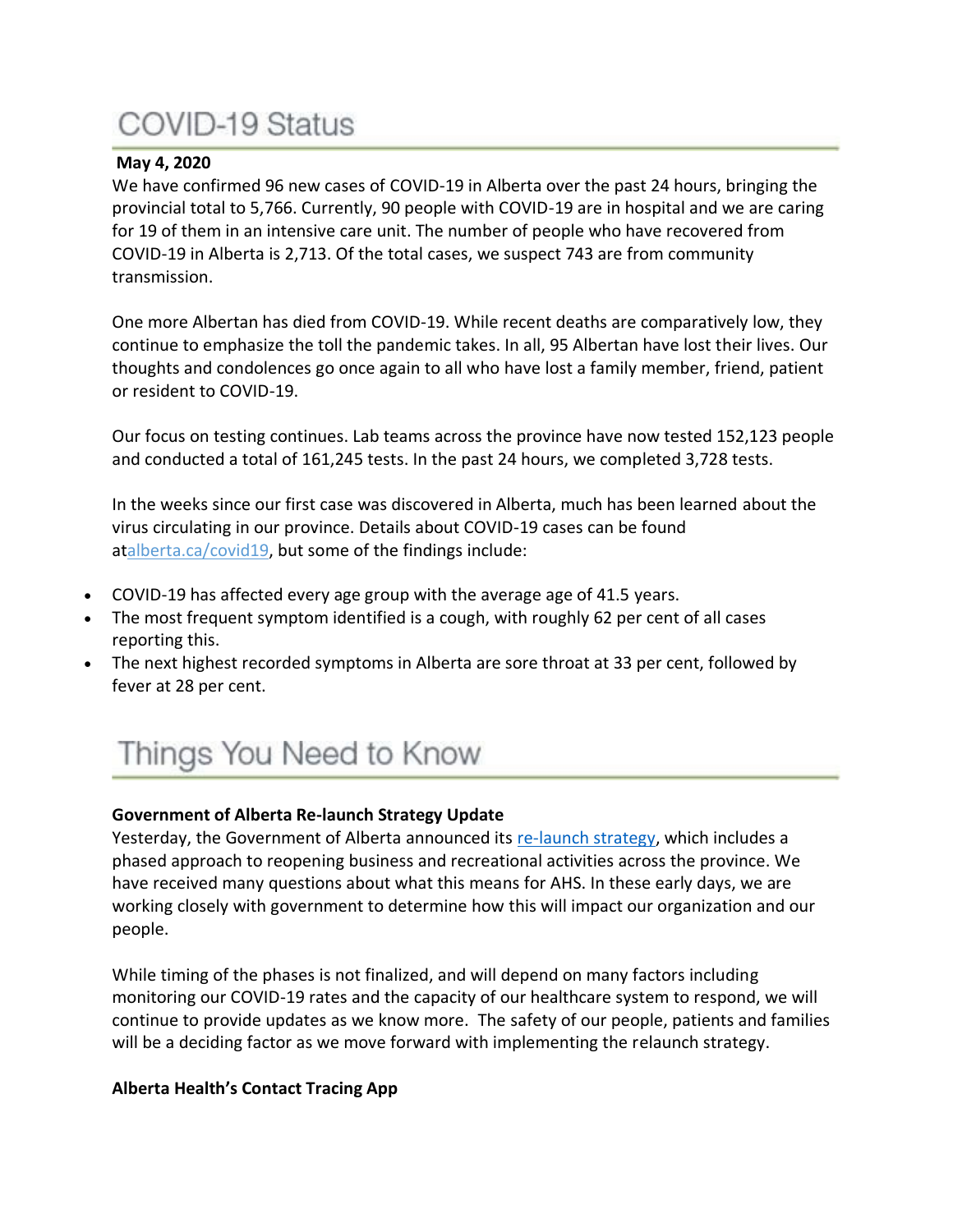As part of its relaunch strategy, the Government of Alberta has launched a voluntary, secure mobile contact tracing application to help prevent the spread of COVID-19.

The [ABTraceTogether](https://www.alberta.ca/ab-trace-together.aspx) app will enhance the current manual contact tracing process and help Albertans protect themselves and their loved ones. Contact tracing is currently performed by interviewing patients who have tested positive for COVID-19, which is resource intensive and relies on the patient's memory. Through wireless Bluetooth technology, mobile contact tracing will complement the work of healthcare workers and speed up the current manual tracing process. This means Albertans will be contacted more quickly if they are at risk.

Protecting Albertans' privacy is paramount. Use of the app is voluntary: users opt-in to participate. Only your phone number is collected at the time of registering the app. The application does not track the user's location and does not use your GPS. Data is only stored on the user's phone in an encrypted format for 21 days. Users consent to sharing their data if they have tested positive for COVID-19. Users must be within two metres of each other, for a total duration of 15 minutes in a 24-hour period, in order to be notified as a close contact.

The app is now available to download for free from the [App Store](https://apps.apple.com/us/app/abtracetogether/id1508213665?ls=1%20) and [Google Play.](https://play.google.com/store/apps/details?id=ca.albertahealthservices.contacttracing) More information about the app is available from the Government of Alberta, [here.](https://www.alberta.ca/ab-trace-together.aspx)

## **AHS COVID-19 Podcast – Contact Tracing**

An army of healthcare sleuths are playing a major role in reducing the spread of COVID-19 in Alberta. AHS' contact tracing team uses detective work to track down people who may have come into contact with COVID-19, in an effort to flatten the curve. This podcast [explains how](https://www.albertahealthservices.ca/topics/Page17109.aspx)  [this team follows the clues to reduce the spread.](https://www.albertahealthservices.ca/topics/Page17109.aspx)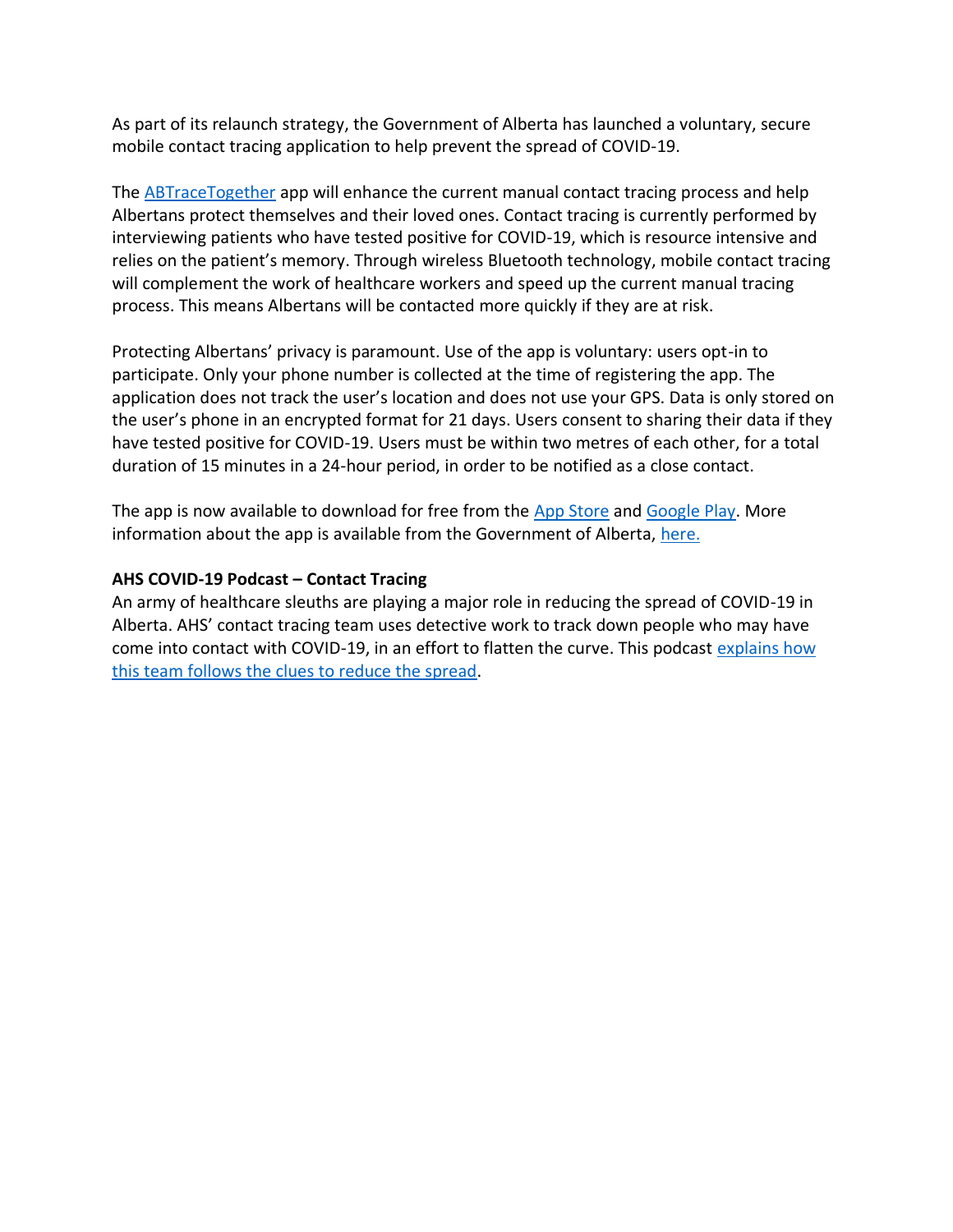

### **Weekly Video Message from Verna**

In my weekly address to staff and physicians, I (Verna) had the opportunity to talk with Gregory Cummings, Janice Stewart and Katherine Chubbs — the chief zone officers for the North, Central and South zones, respectively. We discussed the issues they're currently facing, including zone-specific challenges as they relate to the COVID-19 pandemic, as well as flooding in the Fort McMurray and Fort Vermilion areas. Please take a moment to [watch the](https://www.albertahealthservices.ca/topics/Page17110.aspx)  [video](https://www.albertahealthservices.ca/topics/Page17110.aspx) and find out more about all that's underway in these zones. Thank you Greg, Janice and Katherine for participating and for all the incredible work of you and your teams.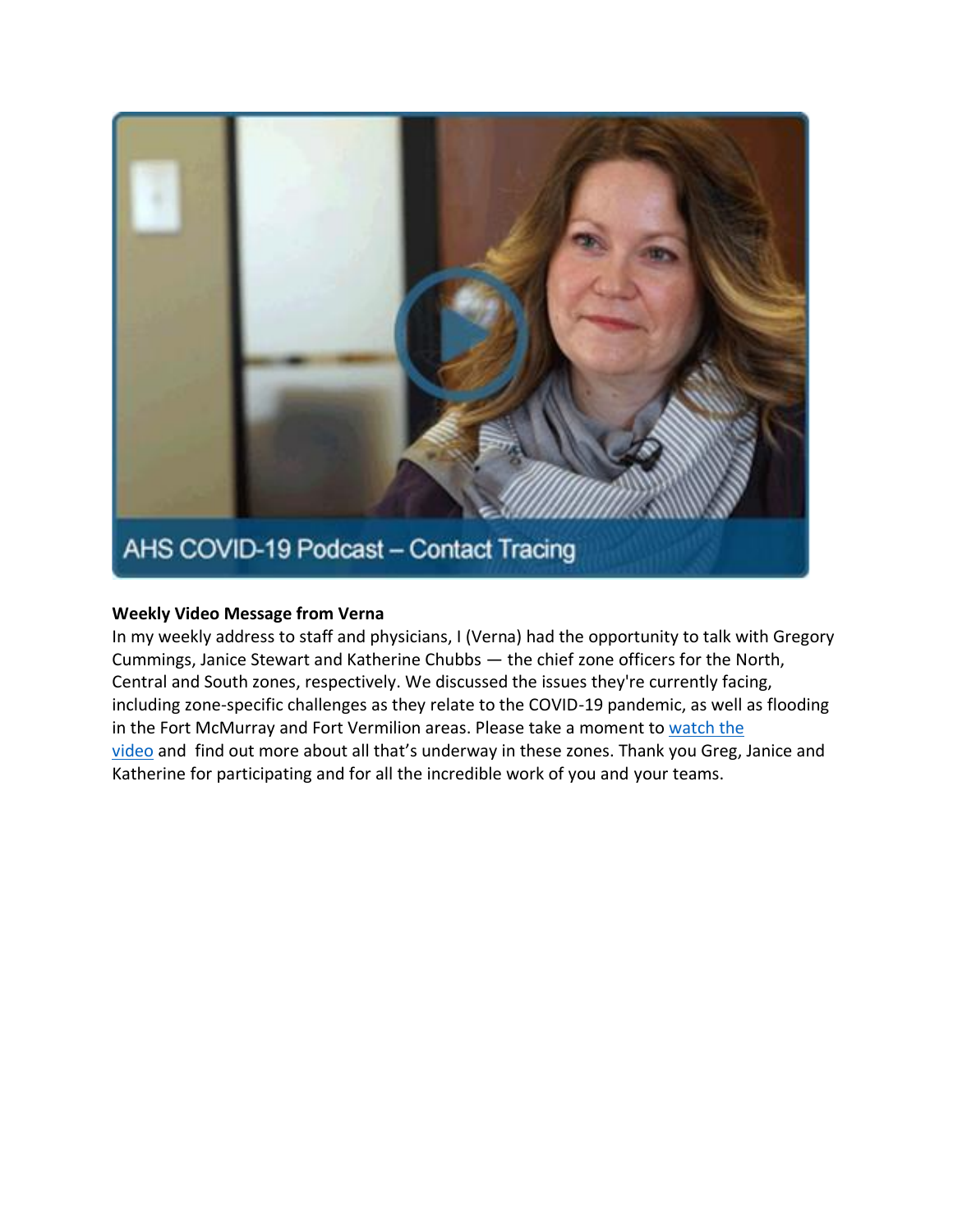

### **Learn Strategies to Manage Your Stress**

We know this is a stressful time. Stress can leave you feeling overwhelmed, exhausted or even super human. Understanding how stress affects you is important—as is finding ways to cope with it.

Additional supports include:

- [Resilience, Wellness and Mental Health Resource Guide](https://insite.albertahealthservices.ca/main/assets/hr/tms-hr-whs-resilience-wellness-mental-health-resource-guide.pdf)
- **[Supporting Your Mental Health](https://insite.albertahealthservices.ca/main/assets/hr/tms-hr-mental-health-resource.pdf)**
- [Wellness Check-in Overview](https://insite.albertahealthservices.ca/main/assets/hr/tms-hr-whs-efap-wellness-check-in.pdf)

### **Update on Field Hospital at Peter Lougheed Centre**

Construction of a field hospital at the Peter Lougheed Centre (PLC) has been completed and is now available should additional hospital capacity be needed to meet increasing demand caused by the COVID-19 pandemic. The 766-square metre structure, officially called a Sprung Pandemic Response facility, took under three weeks to erect and equip just outside of the northeast Calgary hospital. In this [video,](https://www.albertahealthservices.ca/topics/Page17113.aspx) PLC Executive Director Karen Foudy, Health Minister Tyler Shandro and Phil Sprung, the president of Sprung Structures, which donated the structure, talk about the how the field hospital will be used during AHS' pandemic response and the teamwork required to have it built and fitted out in less than a month.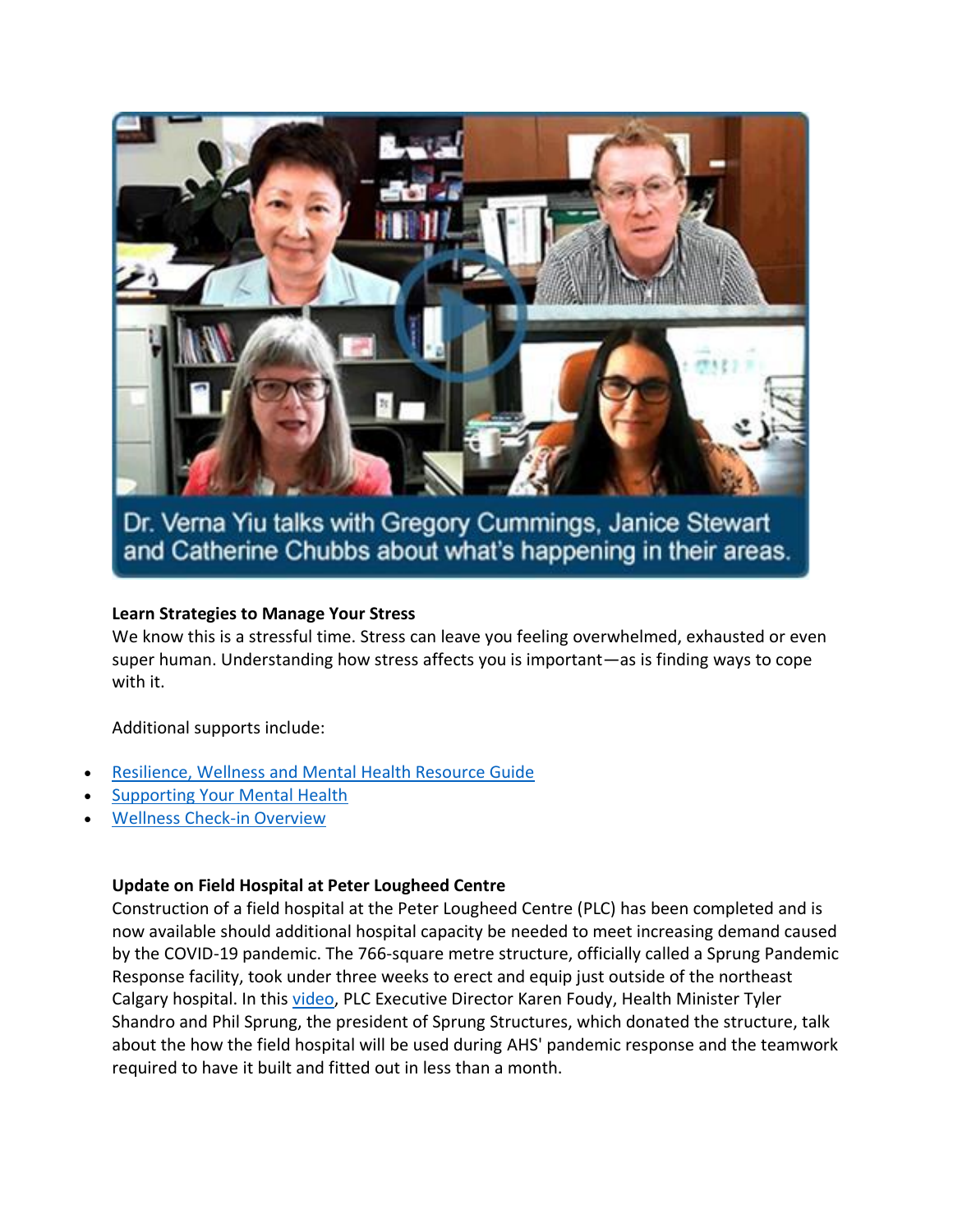

Karen Foudy, PLC Executive Director, provides Minister Shandro, Phil Sprung and other generous partners a tour of the new field hospital at the PLC.

## **AHS COVID-19 Podcast – Alberta Precision Laboratories' Key Role**

As we conclude National Medical Laboratory week, AHS would like to thank Alberta Precision Laboratories (APL) for all of their hard and important work supporting Albertans during the COVID-19 pandemic.

In this Alberta Health Services' COVID-19 podcast, Dr. Carolyn O'Hara, Interim Chief Medical Laboratory Officer at Alberta Precision Laboratories, [talks about how APL continues to play a](https://www.albertahealthservices.ca/topics/Page17112.aspx)  [key role is supporting Albertans during the COVID-19 pandemic.](https://www.albertahealthservices.ca/topics/Page17112.aspx)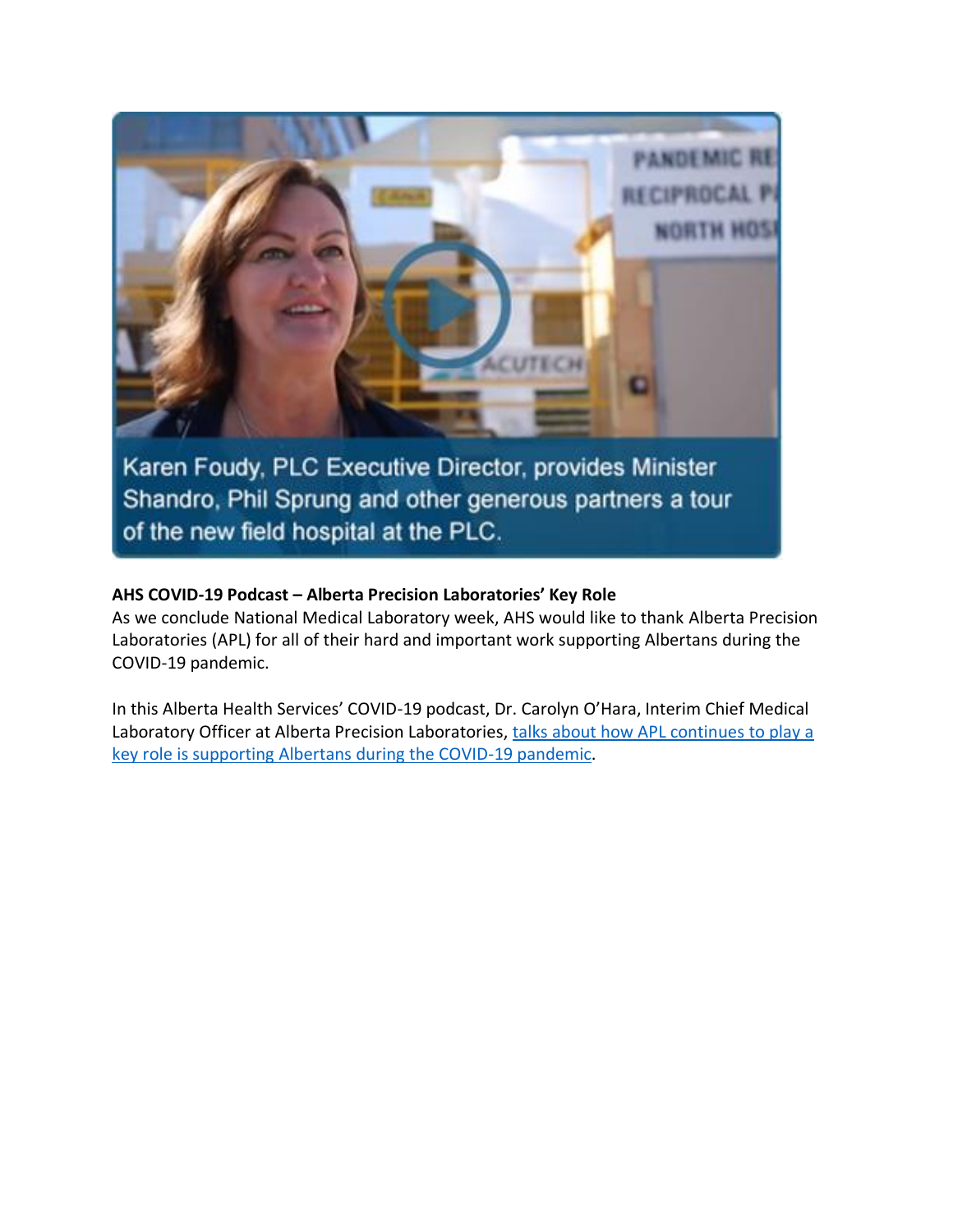

### **Mental Wellness Resources and COVID-19 Stigma**

The Provincial Addiction and Mental Health team has developed several resources to address stress, anxiety and mental wellness during COVID-19. [Mobile Tools to Promote Mental](https://www.albertahealthservices.ca/assets/info/ppih/if-ppih-covid-19-mobile-tools-mental-wellness.pdf)  [Wellness](https://www.albertahealthservices.ca/assets/info/ppih/if-ppih-covid-19-mobile-tools-mental-wellness.pdf) is a resource for service providers and the public, which highlights free evidencedbased mental wellness apps and questions to ask when choosing an app to use. [COVID-19 and](https://www.albertahealthservices.ca/assets/info/ppih/if-ppih-covid-19-covid-and-stigma.pdf)  [Stigma](https://www.albertahealthservices.ca/assets/info/ppih/if-ppih-covid-19-covid-and-stigma.pdf) is a great resource for healthcare providers to help understand the stigma related to COVID-19 and how we can help stop it.

### **PPE Tips of the Day**

Our daily tips feature quick and simple reminders you can make part of your practice, from shift to shift.

### **Proper Removal of soiled gloves:**

[Carefully lift up the base](https://ahamms01.https.internapcdn.net/ahamms01/Content/AHS_Website/Information_For/if-hp-ipc-donning-and-doffing.mp4) of one glove and [pull it off your hand.](https://www.albertahealthservices.ca/assets/Infofor/hp/if-hp-ipc-doffing-ppe-poster.pdf) Then use the ungloved hand to lift up the cuff of the remaining glove, pulling it forward and off your hand. Be careful to protect your exposed hands from the OUTSIDE of your gloves. Place the inside out gloves into the garbage followed by hand washing for 30 seconds.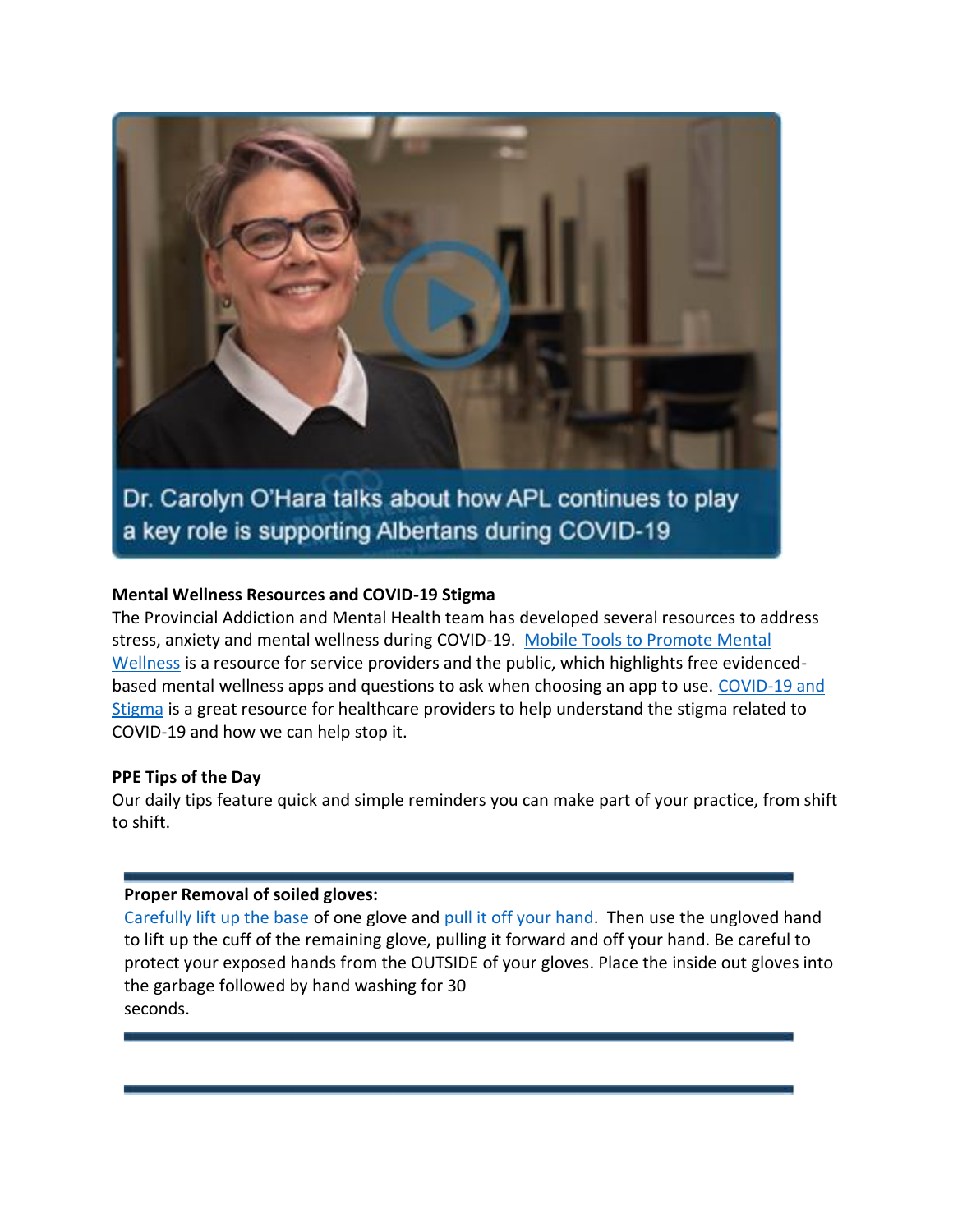### **Clean High-touch Personal Gear Often**

Make a point of cleaning your personal equipment (such as pens, personal phones and stethoscopes) regularly with available cleaning wipes. Clean these items while wearing gloves, then remove the gloves and wash your hands.

### **Careful removal of soiled gloves:**

ALWAYS [take off gloves](https://www.albertahealthservices.ca/assets/healthinfo/ipc/hi-ipc-glove-fact-sheet-cc.pdf) and [wash your hands](https://www.albertahealthservices.ca/assets/healthinfo/ipc/if-hp-ipc-flu-handwash-how-to.pdf) before removing any other piece of [PPE.](https://www.albertahealthservices.ca/assets/healthinfo/ipc/hi-ipc-chklst-contact-droplet-precautions.pdf) Not doing this step first puts you at the highest risk of self-contamination during [PPE removal.](https://www.albertahealthservices.ca/assets/Infofor/hp/if-hp-ipc-doffing-ppe-poster.pdf)

## **PPE Question of the Week – A New Weekly Feature**

Your PPE Taskforce will bring you a new short video every Friday, which answers a burning question we've heard in our work with frontline health professionals each week. The weekly video will feature one question and the answer, straight from one of our PPE Taskforce members.

Today's [video](https://www.albertahealthservices.ca/topics/Page17111.aspx) features Dr. Mark Joffe, chair of the PPE Taskforce, answering a question we have been hearing often:

*What is the difference between an N95 respirator and a procedural / surgical / medical mask?*

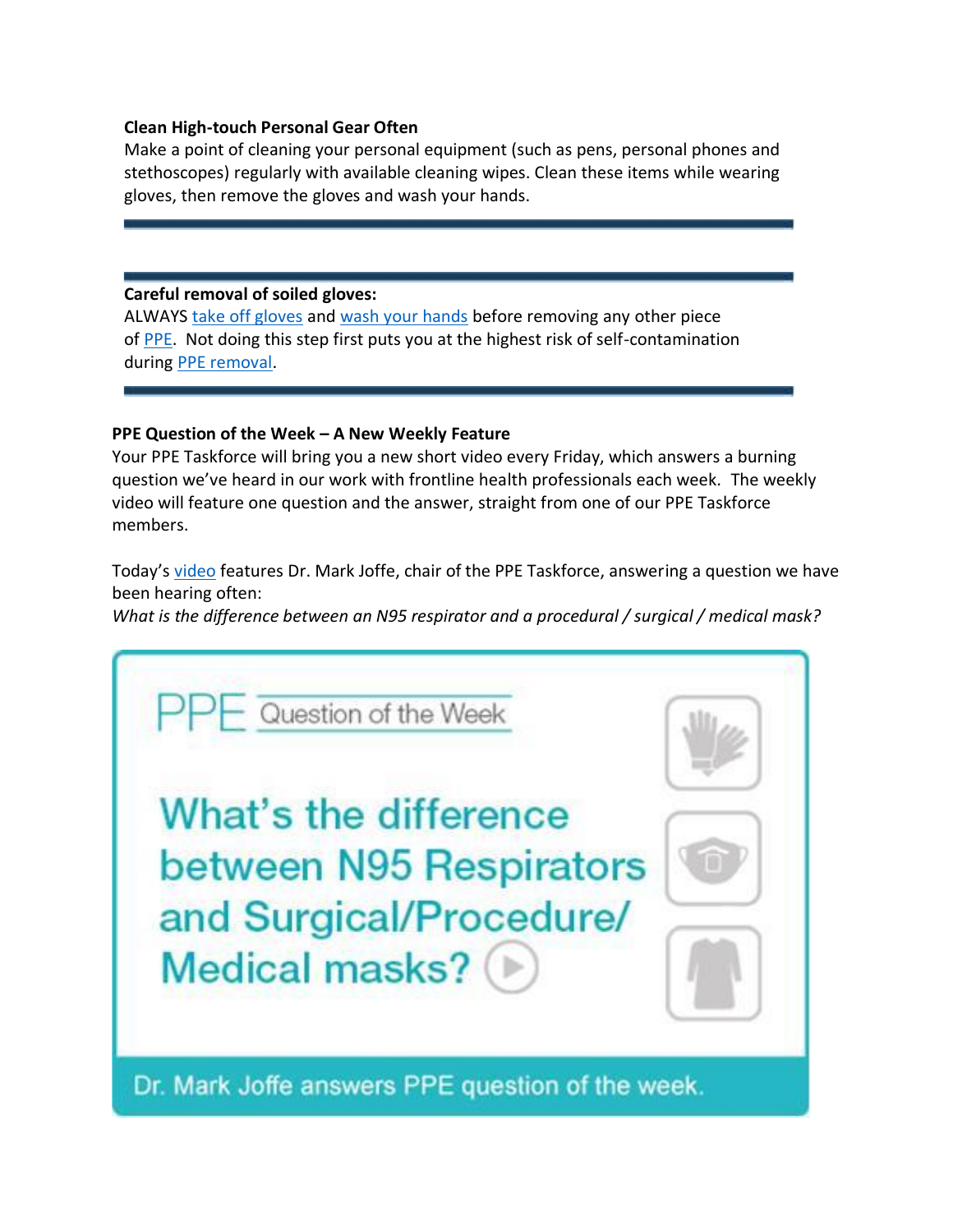The video series will be available on the PPE webpage as well at [ahs.ca/covidppe.](http://www.ahs.ca/covidppe)

## In the Zones

## **Zone Emergency Operations Centre (ZEOC) Update – Virtual Patient Experience Visits Keeps Patients in Touch in Calgary Zone**

Being alone in hospital can be lonely and scary at any time. It can be especially isolating now with visitor restrictions during COVID-19. Volunteer Resources and Patient & Family Centred Care in the Calgary Zone recently launched a program called [Virtual Patient Experience Visits.](https://insite.albertahealthservices.ca/main/assets/tms/iqmc/tms-iqmc-pfcc-memo-virtual-patient-experience-visits-2020-04.pdf)

Similar to the Patient Experience/Friendly Visitor visit already in place, the program pairs AHS volunteers with patients at risk of being socially isolated. But in this instance, each pair connects virtually. Their 15- to 30-minute visits are by phone or video call (such as FaceTime or Zoom).

Patients can use their own equipment (such as a cellphone, laptop or tablet) for the visit or Volunteer Services can lend them an iPad. Visits take place between 0900 and 1900 daily; equipment support is Monday to Friday between 0900 and 1500.

The virtual visits are expected to grow. Staff can refer their patients who could benefit for such a visit by completing a [referral form](https://insite.albertahealthservices.ca/main/assets/tms/iqmc/tms-iqmc-pfcc-form-referral-virtual-friendly-visitor.pdf) from Patient & Family Centred Care. Visits are then arranged by local Calgary Zone Volunteer Resource offices. Volunteers visiting with patients are AHS-registered and trained.

One volunteer, Ivy, shared this comment from one of her patient visits: "It was great to visit with the patient. At the end of the conversation she left me with a gem of a statement. First, she thanked me for the visit and then said it was like 'hanging over the fence' for a chat. That was an absolute delight and something I will hang on to."

To learn more or comment about Virtual Patient Experience Visits, contact the Calgary Zone Patient and Family Centred Care team at [pfcc.calzone@ahs.ca.](mailto:pfcc.calzone@ahs.ca)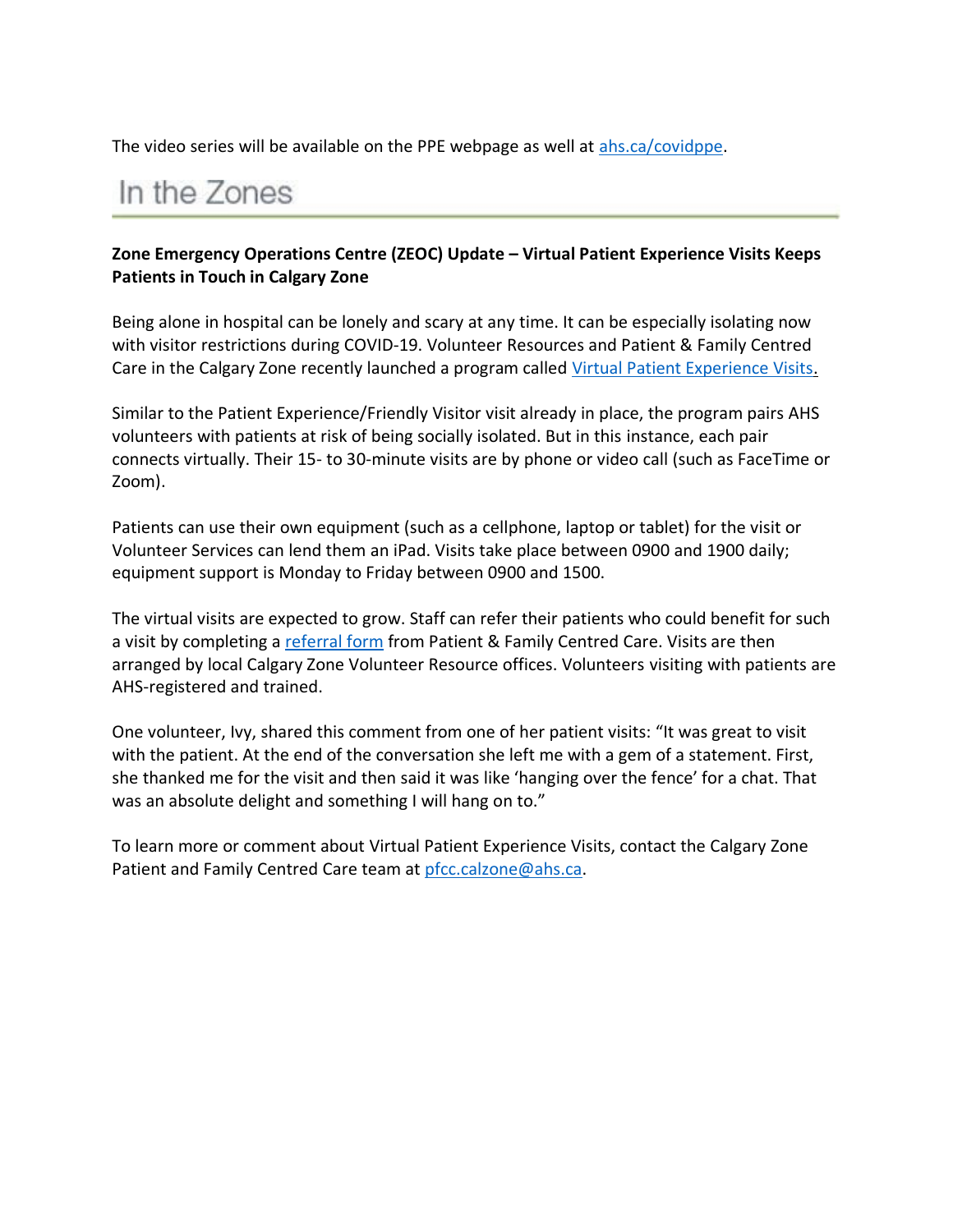![](_page_8_Picture_0.jpeg)

During a virtual visit with Calgary volunteer Ivy (right), a patient said the call as like "hanging over the fence" for a chat.

## **Zone Emergency Operations Centre (ZEOC) Update –Central**

Much has changed in the weeks since the first case of COVID-19 was confirmed in Alberta. What has not changed, however, is the incredible spirit and commitment to healthcare, staff and physicians across the Central Zone continue to display. We know that it has not been easy, but there is some positive news emerging as the relaunch strategies bring renewed hope that we will get to the other side of this pandemic.

A number of our pandemic response efforts continue in the zone, including the planning work on an alternative care centre where, if needed, care can be provided for up to 25 patients outside of a hospital setting. This centre would be a safe space for patients to receive shortterm treatment or medical support in their recovery from COVID-19.

A multidisciplinary team of staff –including RNs, LPNs, physicians, allied health, addiction and mental Health, environmental public health and administrative professionals –would support the centre, in collaboration with local community agencies and municipal partners.

On the topic of collaboration and support, we also want to take a moment to recognize those who have stepped forward to support our colleagues in North Zone who have been faced with not only COVID-19, but spring flooding as well. From those who volunteered to be deployed to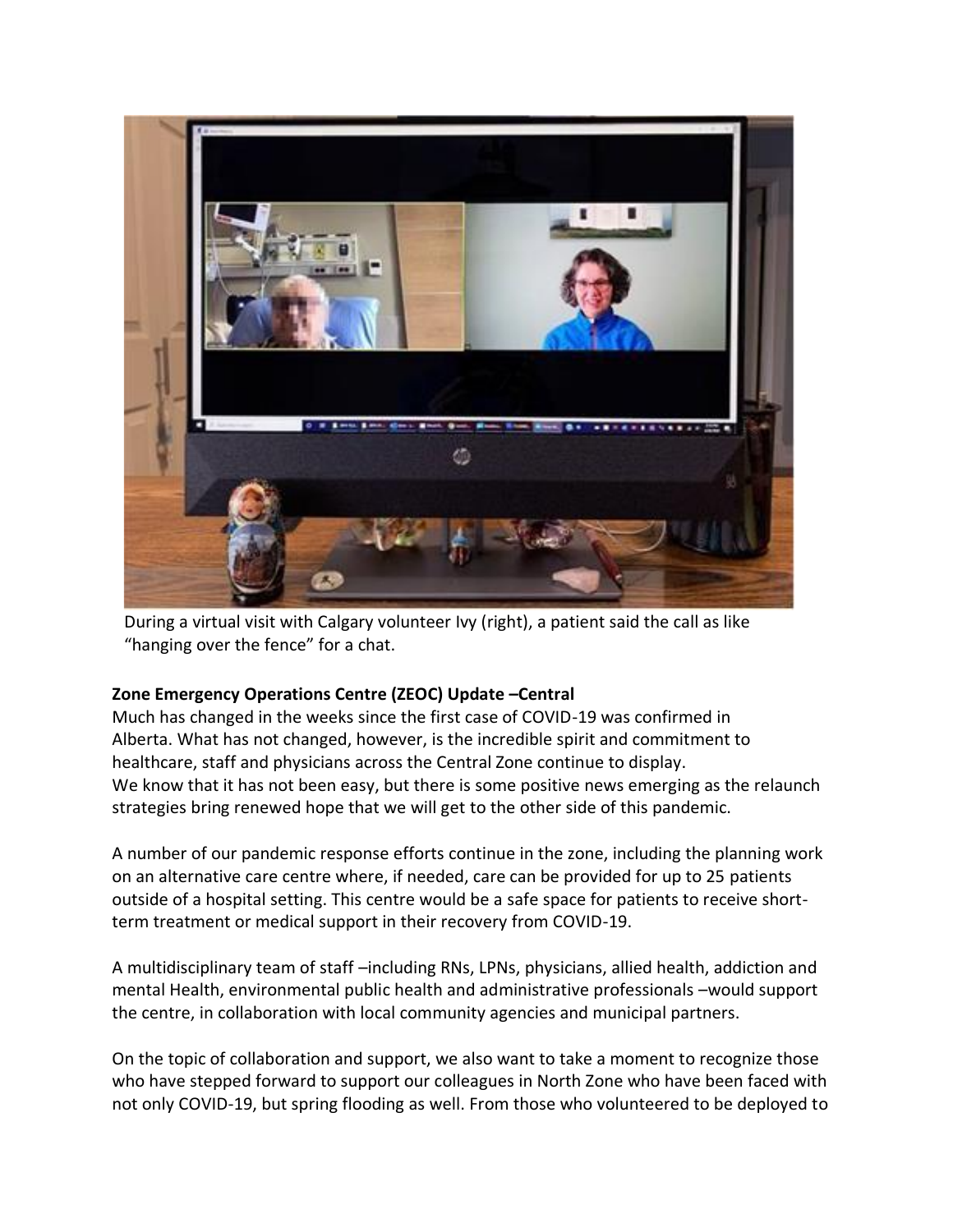help in healthcare facilities facing staffing shortages due to the pandemic, to those who have been working to support the temporary accommodation of relocated patients, we thank you for answering the call.

We also want to recognize the volunteers who continue to stay connected to sites, patients and residents, be it through window visits, video updates or good old fashioned letter writing.

## **Zone Emergency Operations Centre (ZEOC) Update – Edmonton**

In keeping with physical distancing guidelines, healthcare providers must deliver their services in different ways. Maternal Child Health in the Edmonton Zone has quickly adapted to the current environment and is now offering prenatal classes online. They quickly transitioned to the digital platform Zoom, with the help of Alberta Health Services' [Virtual Health.](https://insite.albertahealthservices.ca/it/Page1119.aspx)

Nurse educators have been experts in creating engaging sessions which cover various topics, including the signs and stages of labour, when to go to the hospital, breathing and relaxation, decision-making, medical procedures, breastfeeding, baby care and more. Fifteen parents have signed up so far and the group has cited good attendance and engagement since transferring to the online platform. Public health nurses with expertise in prenatal health and education, along with knowledgeable administrative support, are working together to design and deliver a valuable and engaging virtual prenatal education experience.

While the uncertainty of COVID-19 can cause some fear and anxiety for first time parents, Maternal Child Health is determined to alleviate any fears by being a trustworthy source of information.

In addition, the online platform removes financial, socioeconomic and transportation barriers and provides a welcoming space, while allowing families to remain in the comfort of their own home.

The group hopes to continue utilizing online platforms to deliver their services as families eventually transition into postpartum and immunization programs.

"Our goal is to help create healthy families," says Ference. "Human interaction is important and we are trying to meet the changing needs of today's parents in the digital age and keep them connected."

### **Doctor's Day**

May 1 was Doctor's Day. We would like to take this opportunity to thank Alberta's physicians for the care they provide and the impact they have in the lives of patients and families, during the COVID-19 response, and every day.

Across the province, our people have gone above and beyond to keep Albertans safe and healthy, and our physicians are a brilliant example of that. Thank you for the difference you make every day. We value and appreciate you.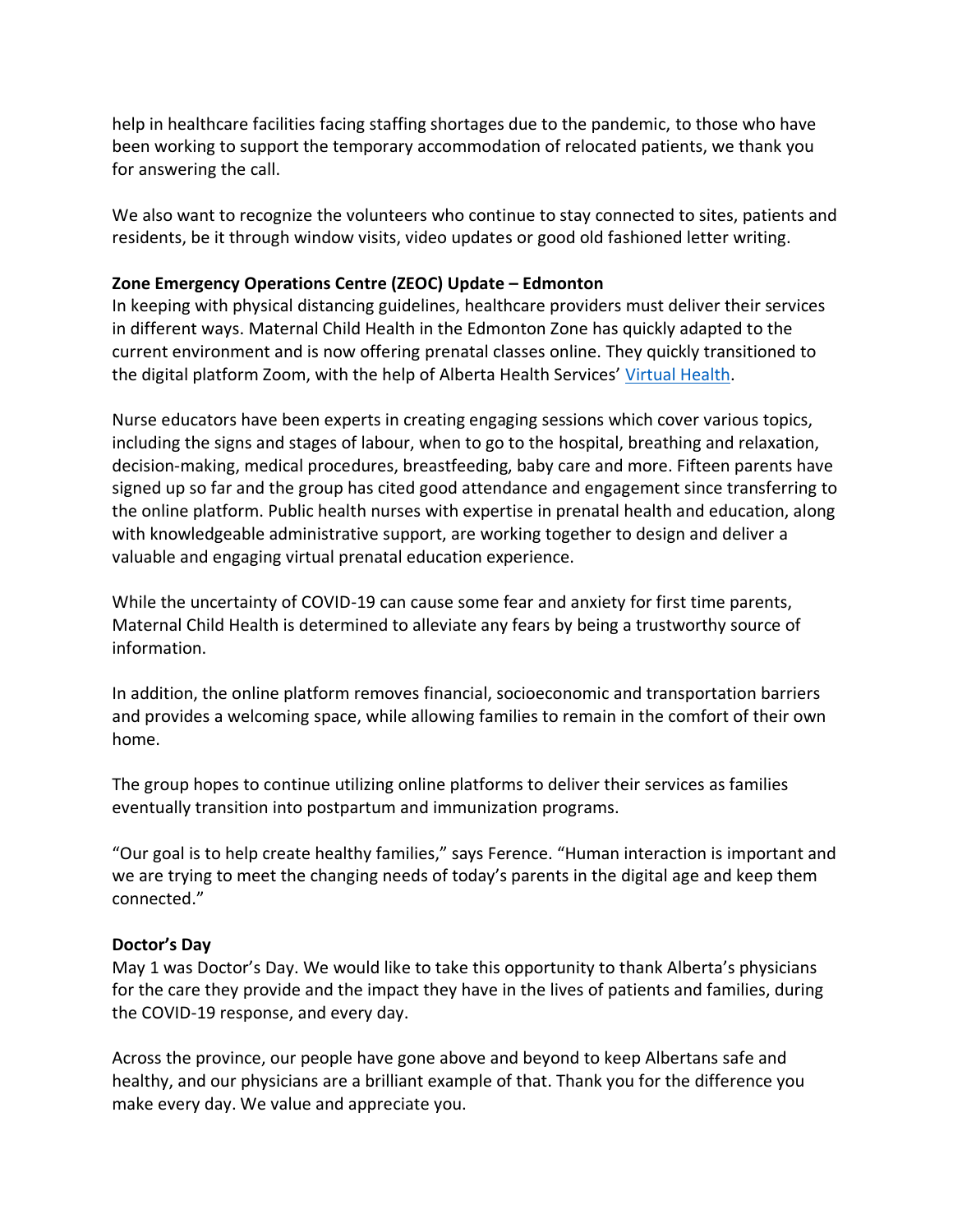## Be Well - Be Kind

### **Healthy Together**

### *Healthy Sleep Habits Keep Us at Our Best*

Family life (and work life) during a pandemic can be exhausting, yet sleep doesn't always come easy, or often enough. Changes, challenges, worries and disrupted routines can turn our sleep patterns upside down.

"Sleep is critical to your physical health and effective functioning of your immune system," says Laura Crawford. She's a program facilitator with Alberta Health Services' (AHS) Healthy Living team. "It's important for emotional wellness and mental health. Research has found getting good sleep helps reduce the risk of stress, depression and anxiety.

"These are unique times. It's easy to see why sleep routines have been flying under the radar for families," she adds.

Whether you had sleeping problems before COVID-19 or since, we offer concrete steps that can help you and your family sleep more soundly. See our [Sleeping & Napping storyf](https://www.albertahealthservices.ca/news/features/2020/Page15475.aspx)or details.

#### *Over 65? Staying Strong with Nutrition*

Nutrition is important to everyone. It's even more so for older adults.

"Nutrition is a great way to help older adults stay physically and emotionally strong, which is helpful for immunity and overall health," says Marlis Atkins, a director with Nutrition Services at Alberta Health Services. She and her team advise Albertans of all ages about nutrition. One area of focus is malnutrition, a common concern among anyone over the age of 65.

Close to half of Albertans who come to hospital are malnourished—the clinical term for not getting enough nutritious food or not getting enough nutrition from the food they eat.

Many things can affect our appetite and how we eat. Learn more from our [Healthy Together](https://www.albertahealthservices.ca/news/features/2020/Page15478.aspx)  [story.](https://www.albertahealthservices.ca/news/features/2020/Page15478.aspx)

### *Helping Teens Adapt to the New Normal*

Teenagers like to believe they can do anything, that they're like superheroes. But COVID-19 has clipped their powers, leaving them in an altered reality of physical distancing and staying at home.

For many teens and young adults, the pandemic is cramping their style and short-circuiting their social network. It's also adding to the typical anxiety and frustrations often experienced at this stage of life.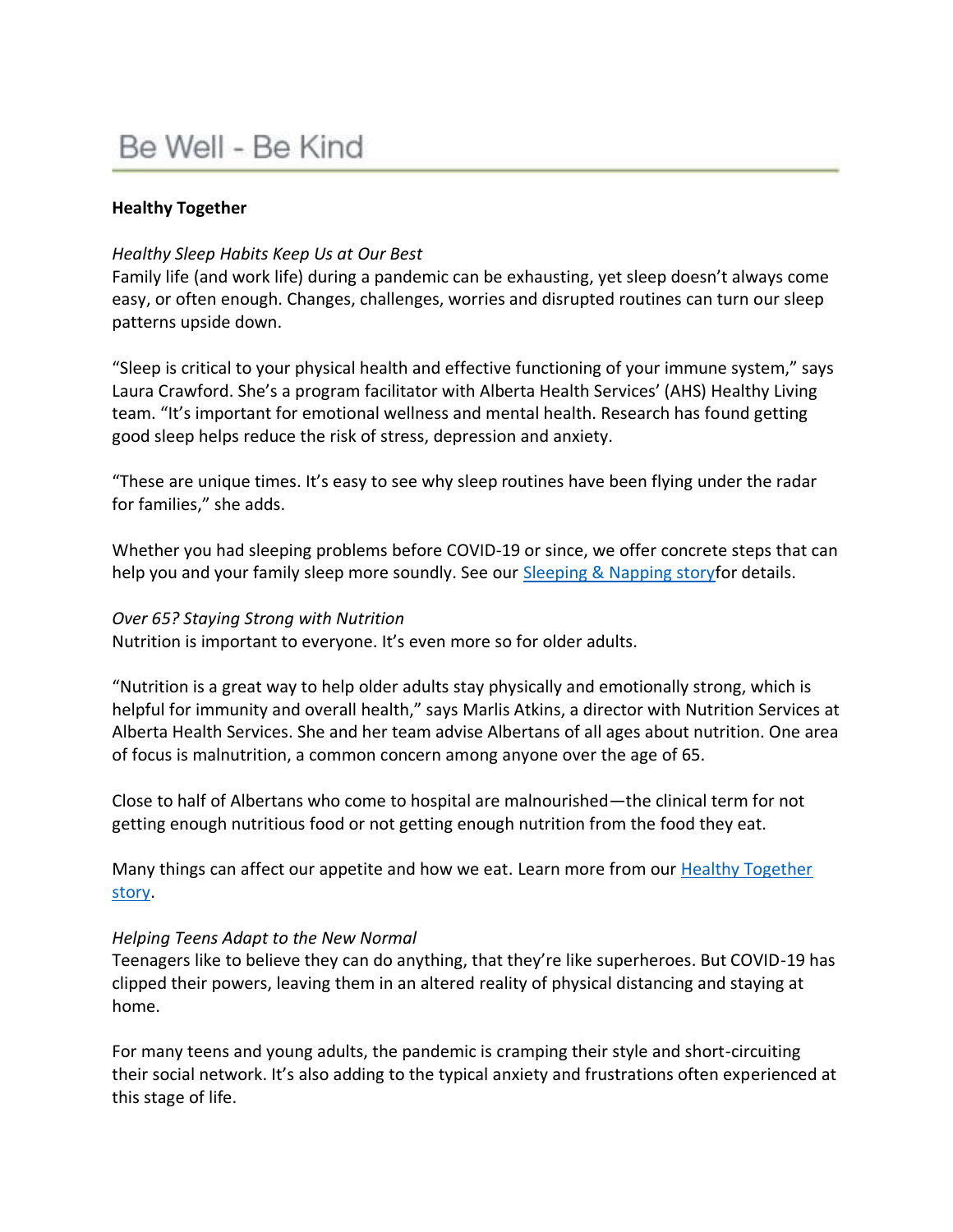For parents, COVID-19 heightens the need for loving, honest and, at times, strategic talks with their older children.

"It's normal for teens  $-$  and for parents as well  $-$  to feel anxious right now," says Carla Kembel, a member of the Mental Health Promotion & Illness Prevention team at Alberta Health Services (AHS).

Read more about helping your teens at [Healthy Together,](https://www.albertahealthservices.ca/news/features/2020/Page15476.aspx) including simple, practical ideas to help teens connect safely with friends and family.

## **Shout Out**

We received a note of thanks for our swabbing teams in Brooks, who have responded quickly and professionally to the immediate needs in that community. Praise was also sent our way for screening teams who are meeting people as they enter our sites, to ensure patients and AHS teams are kept safe. Thank you to our swabbers and screeners for being on our first line of defense against COVID-19.

We also want to acknowledge the nurse at the Royal Alexandra Hospital who took the time to make these cards to thank all of the hardworking staff on her unit, including environmental services, residents, managers and other nurses. Your thoughtfulness undoubtedly put smiles on the faces of your colleagues.

## *Physician Shout Out*

We would like to give a shout out to our partners, who are working alongside us to fight this pandemic. Primary care clinics are ensuring patients with health concerns – COVID-19 or non-COVID-19 related – are not alone, even while isolating at home. Family doctors have responded to the pandemic with new, virtual approaches to keep Albertans cared for in their communities, which can free up needed spaces in our hospitals.

## *Showing Team Spirit*

We know that so many of you are missing the NHL and the playoff season, which should be happening at this time of year, ideally with at least one Alberta team taking part! At the risk of unleashing an AHS battle of Alberta, we're sharing these pictures of the Edmonton Zone's jersey challenge today. Even the dogs caught the Oilers' spirit as AHS teams took a moment to have some fun and briefly take their minds off the pandemic. Thanks for remembering to keep your physical distance in your reverie. We fully anticipate this will result in a similar display by AHS Flames' fans.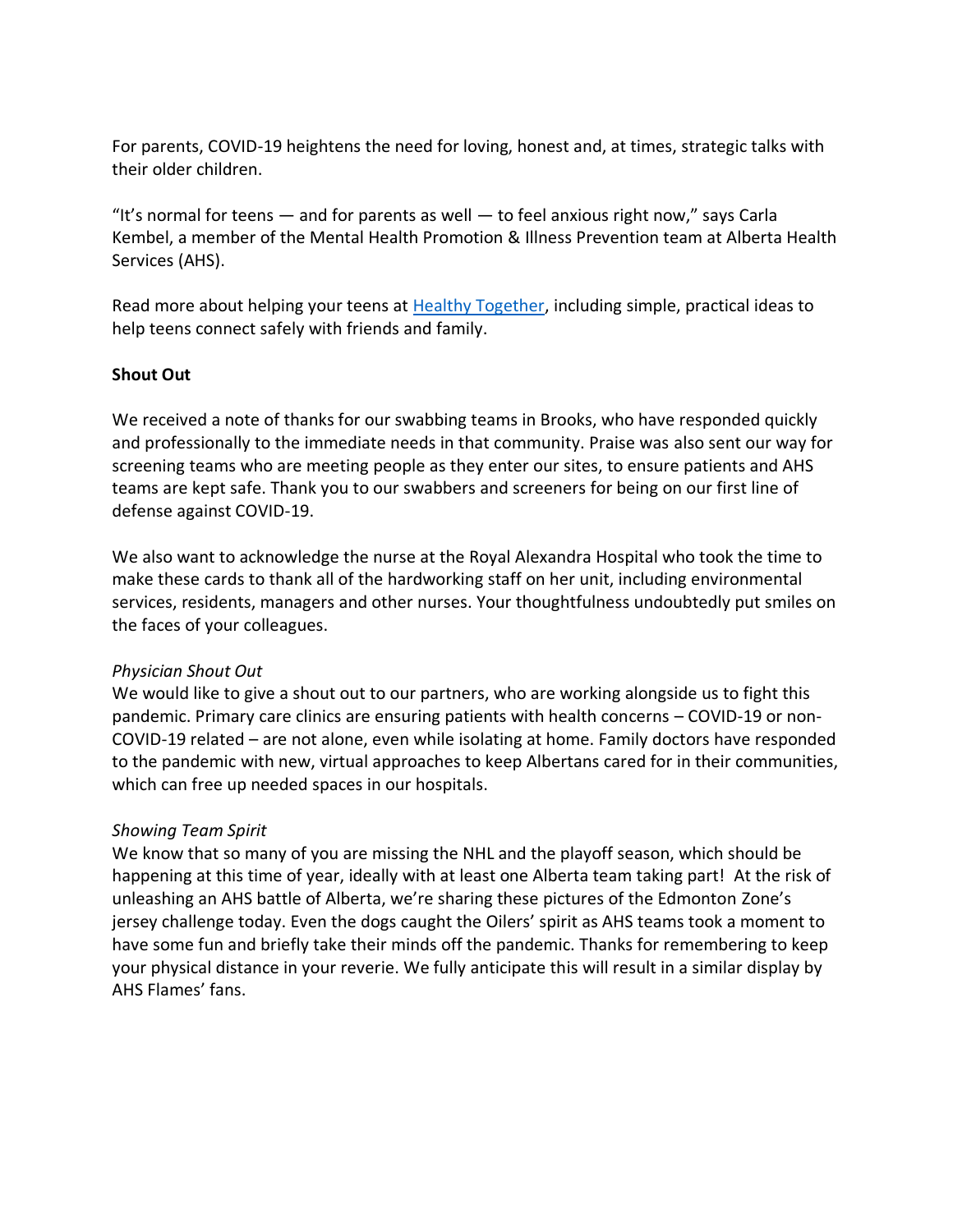![](_page_12_Picture_0.jpeg)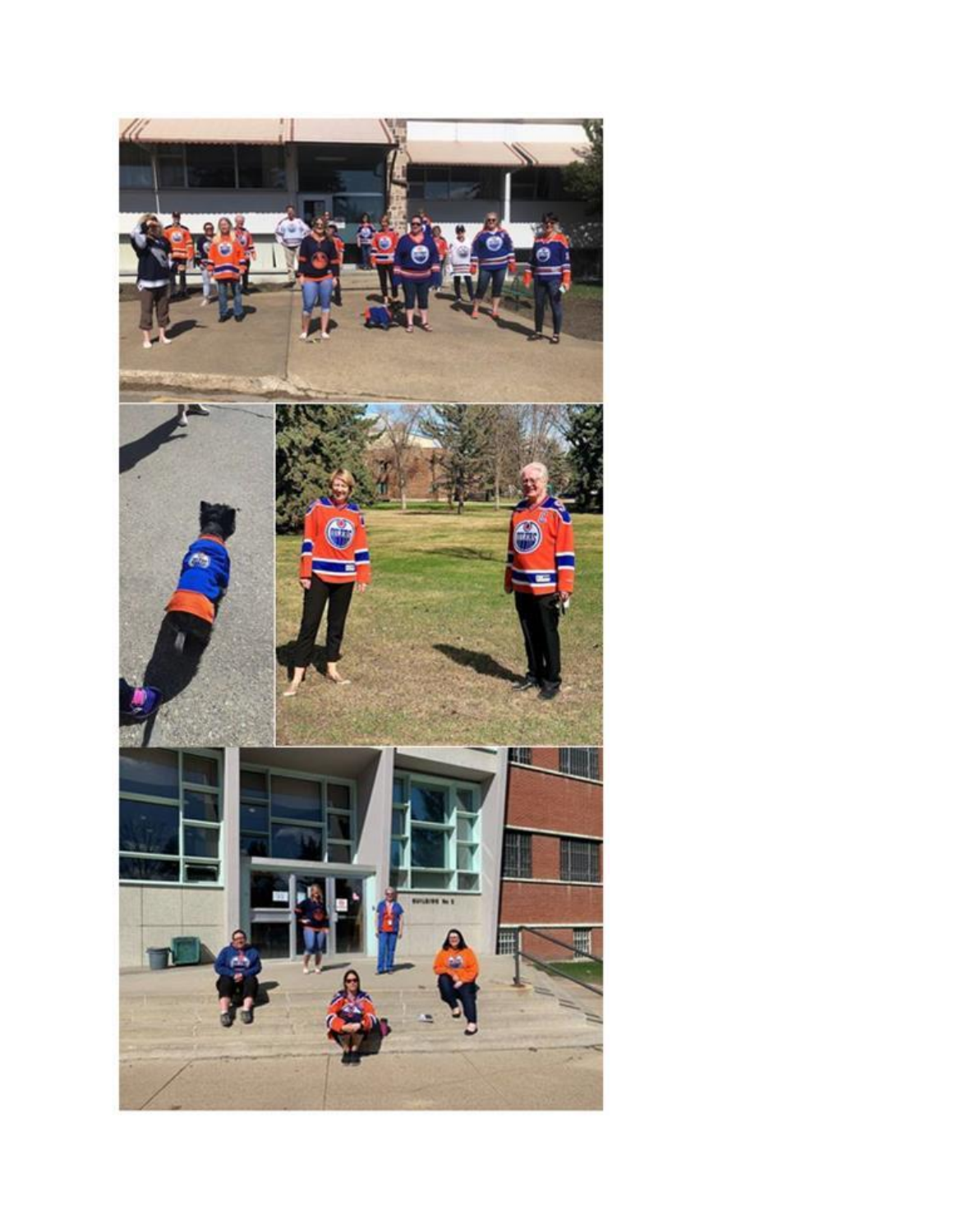### **Community Acts of Kindness - Car Group Uses Muscle to Connect**

Members of Mustangs & Muscle Alberta have been taking it the streets, roads and highways to spread cheer and goodwill during the COVID-19 pandemic.

The auto club has 600 members across Alberta who love nothing better than taking their "muscle" cars out for a drive. On public roads, the convoy strictly follows the traffic laws, including travelling at or below the speed limit.

The weekend of April 25, 90 club members fired up their Mustangs, Camaros, Dodge Challengers and other high-performance street cars to parade past patients and families watching from windows at the Alberta Children's Hospital in Calgary. Club members came from as far as Lethbridge, Camrose and Edmonton for the drive.

The hospital invited the club to repeat the drive by next spring.

More community drives are planned throughout the summer. Several continuing care centres in a variety of communities have asked Mustangs and Muscle Alberta to come by their sites to entertain residents. The club is looking at adding vintage cars to the drives.

Forsyth Lundy says the club also looks at their drives as a way of giving back to small communities. The convoys typically visit local drive-through restaurants to pick up 30 to 60 (prearranged) lunches.

It also shows the club's biggest muscles are not under the hood in cars' engines, but behind the wheel in members' hearts.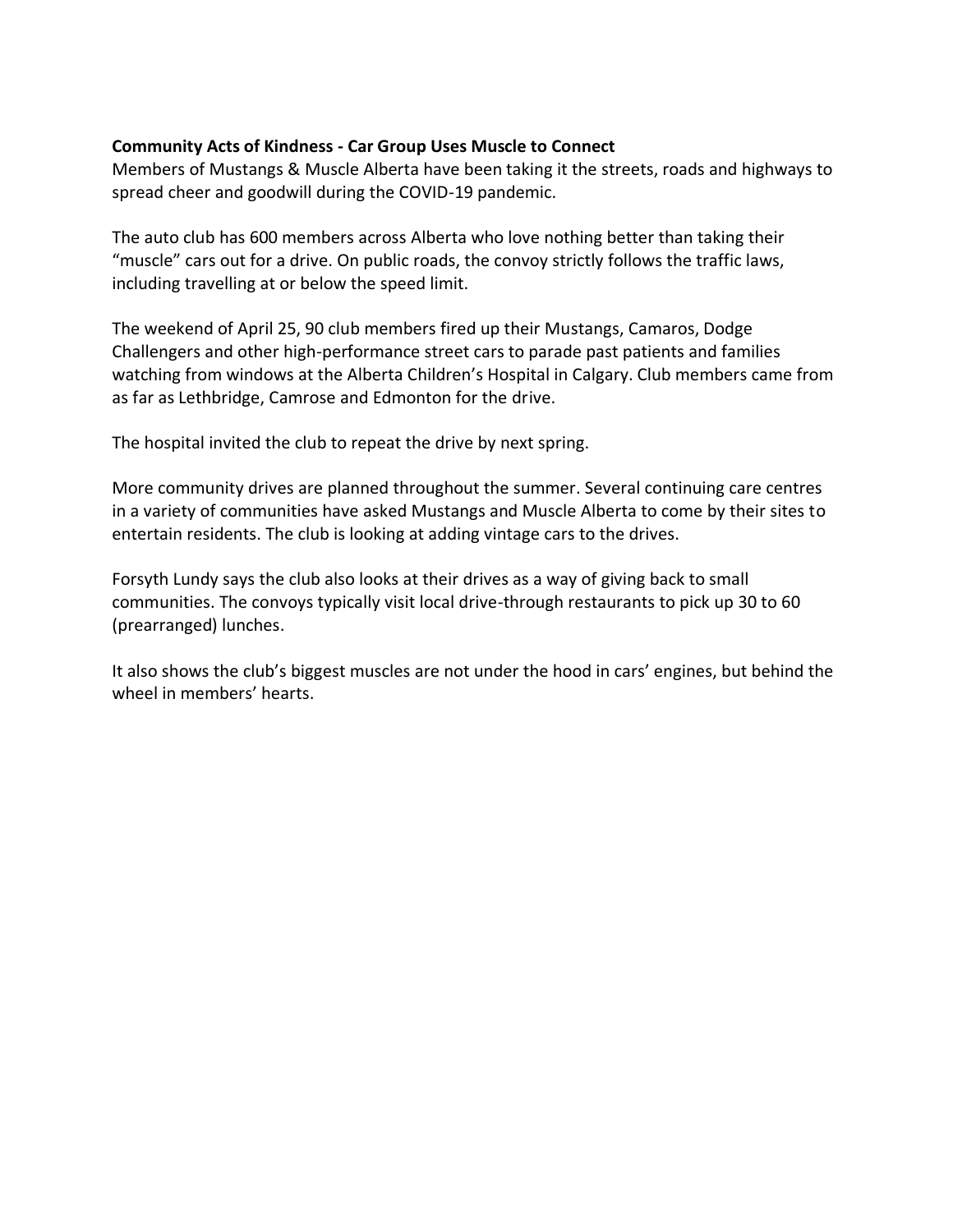![](_page_14_Picture_0.jpeg)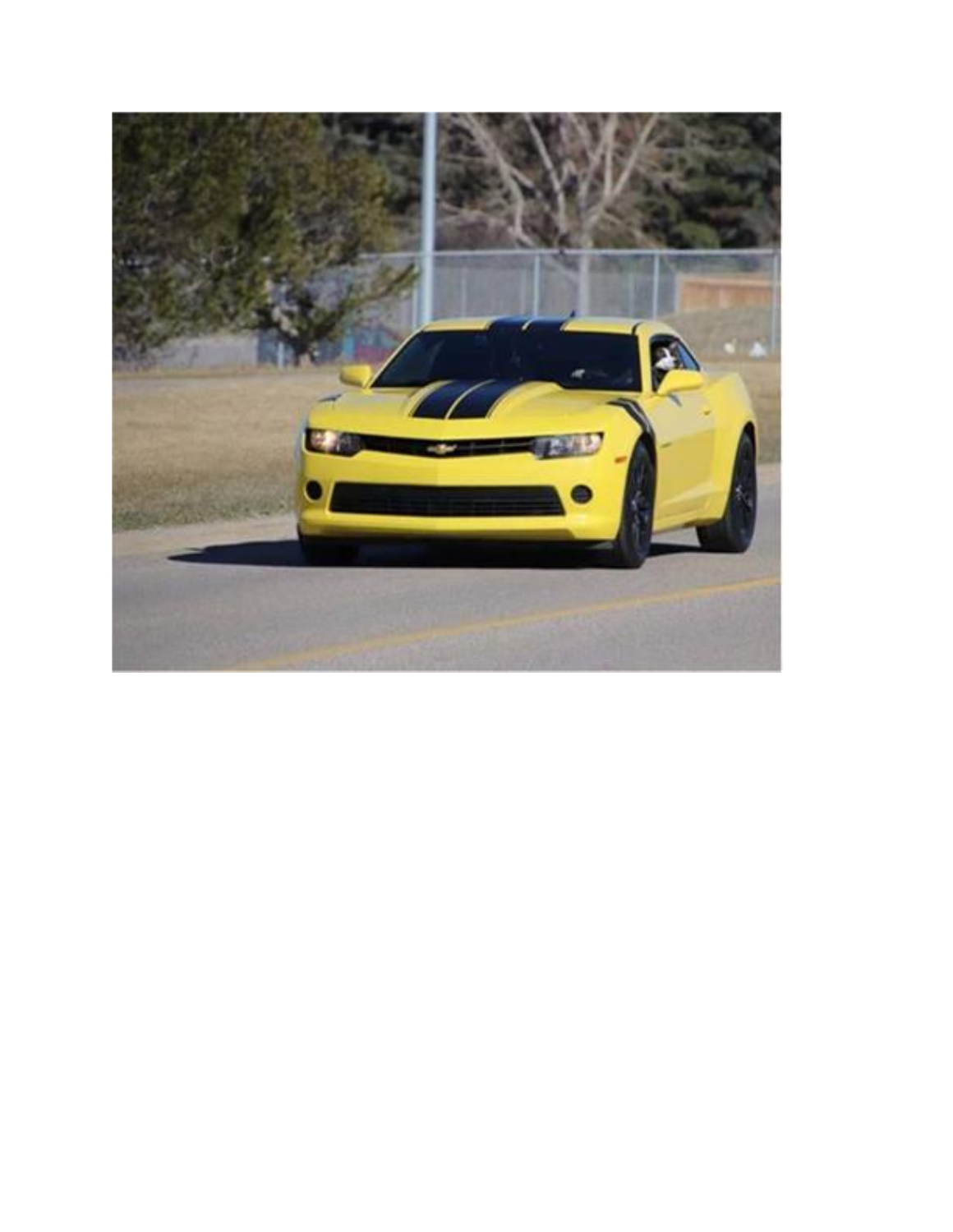![](_page_15_Picture_0.jpeg)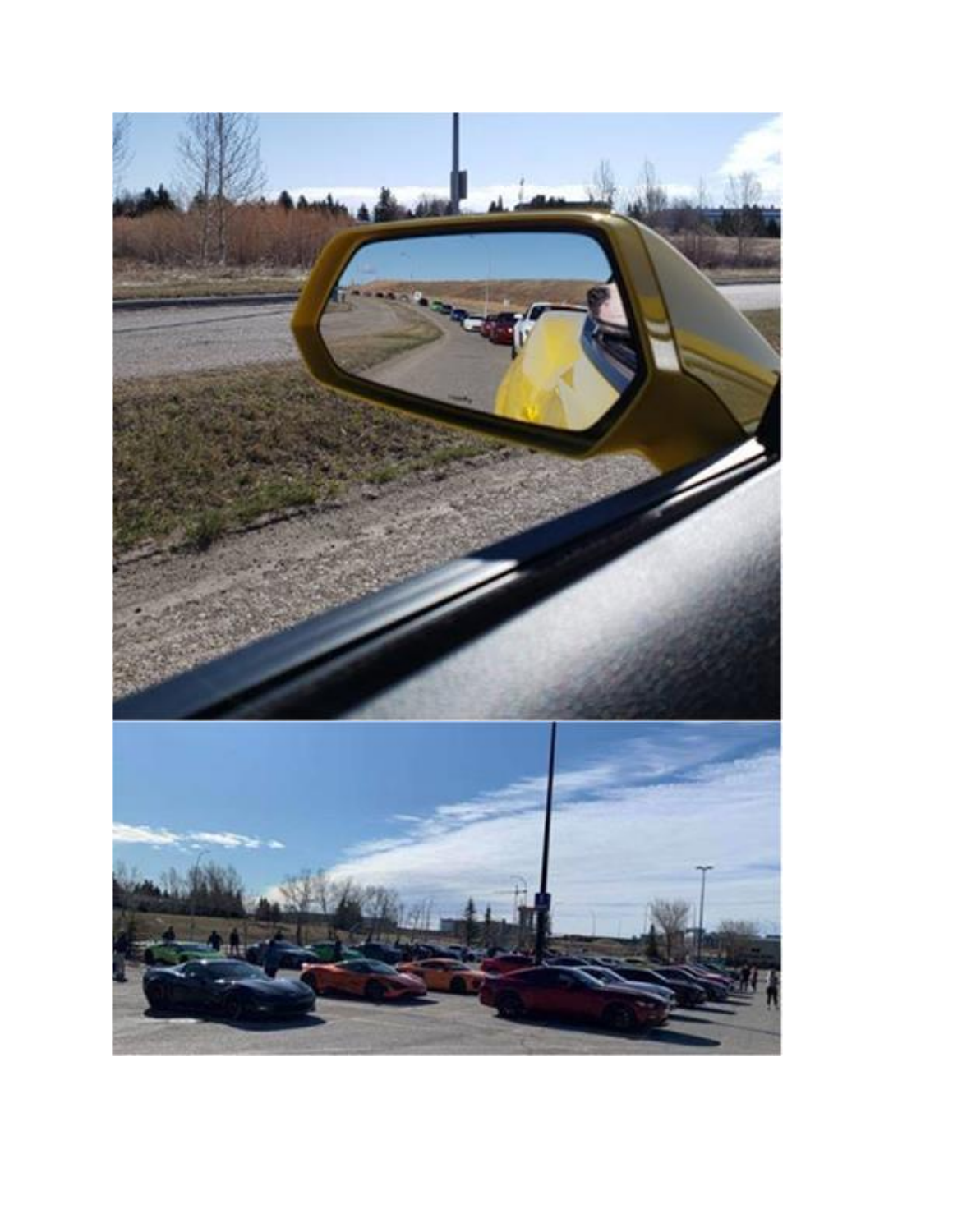The creative outpouring of support from Albertans is a daily reminder of how our community is working together to stop the spread of COVID-19. Each day we're astounded by how people continue to find new ways to carry us through the pandemic. The more Albertans do to show their support for the people of AHS, the more we are thankful for your passion, knowledge and determination.

### **Inspiration of the week**

This very touching story is just what we need to inspire hope at the end of our eighth week in Alberta's fight against COVID-19. (Spoiler alert: you may need a tissue as you watch the video below.)

After spending five weeks at the Royal Alexandra Hospital overcoming COVID-19, pneumonia and treatment for a fractured pelvis, 80-year-old Colette Sevigny was discharged Thursday to the cheers of staff and physicians on unit 34.

Colette lost her husband of 58 years in January, and was determined to get well because she didn't want her children to lose her so soon after losing their father. Unable to visit her during much of her stay because of visiting restrictions, Colette's daughter, Louise Sevigny, had an emotional reunion with her mother as she was discharged. She's incredibly grateful for the care her mom received on unit 34, and thankful for the way staff ensured the family could connect with Colette during her stay and follow her rehab journey.

![](_page_16_Picture_5.jpeg)

[Watch the video](https://www.albertahealthservices.ca/news/Page15480.aspx)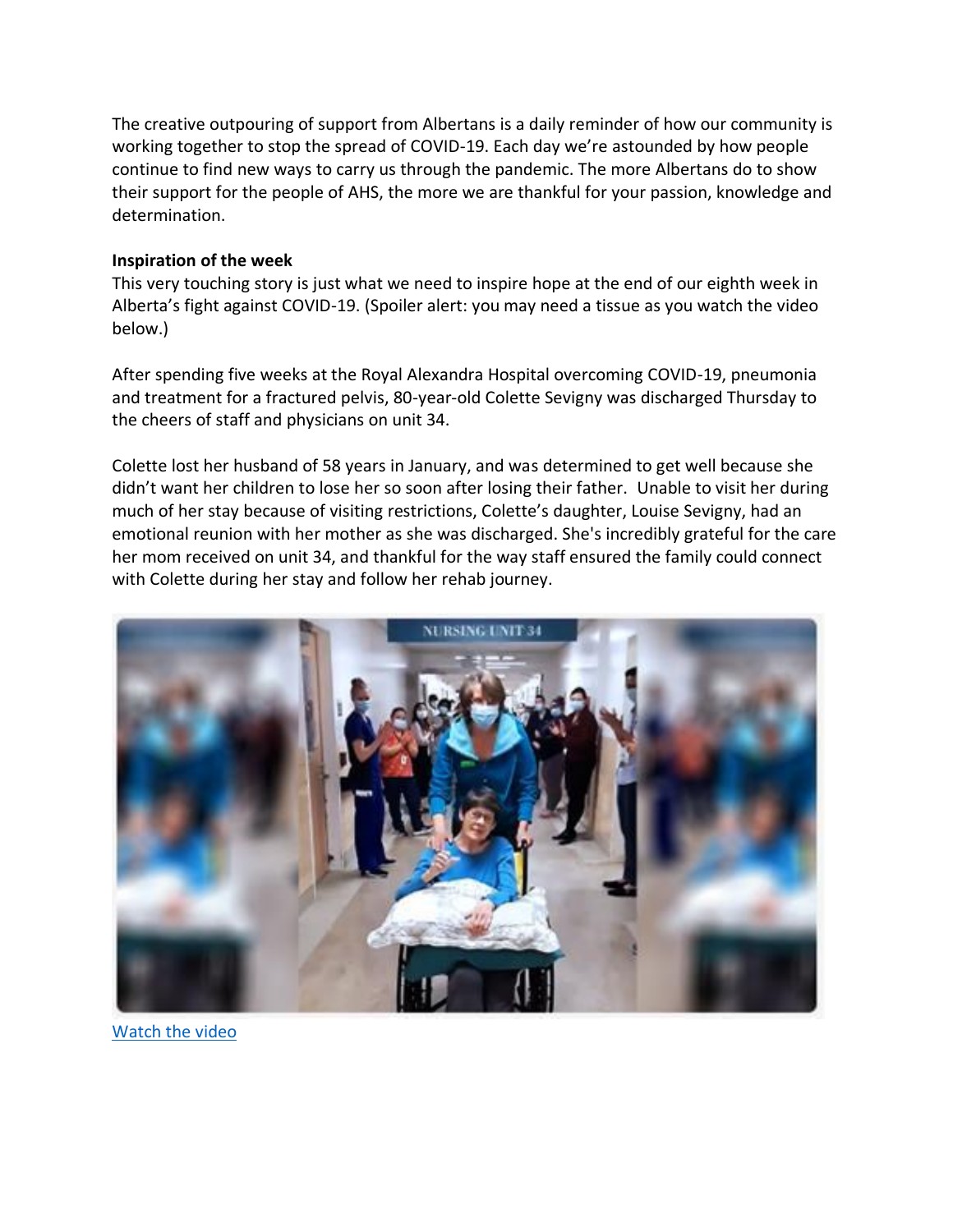**Harm Reduction Guidance & Opioid Poisoning Response:**

**Coping at Home for Families During COVID-19:**

**Communication for communities with COVID:**

### **Guidance: Assessment/Alternate Care Centre Framework:**

Thank you for your grit and determination as you keep Albertans safe. You continue to amaze us with the ways you connect and care for patients, and the support you provide behind the scenes to make this exceptional care possible. Our sincere thanks to those who are working this weekend. Please find ways to refresh and relax over the coming days, whether or not you are at work. Hang on to the hope we find in patients like Collette, who inspire us to keep doing all we can to stop COVID-19.

As the weather warms and Alberta takes its first steps in restarting the economy, we must stay vigilant, strong and measured. Our work goes on. What we do in the coming weeks will be as important as the works we've done in the past few months. And it will define us for years to come.

*Please Note: This message has been modified from the AHS Daily Updates.*

**\*\*\*Please share this information as appropriate\*\*\***

**\*\*\*For Alberta Health Services – Indigenous specific questions/concerns please emai[lahs.ecc.operations.ih@ahs.ca \\*\\*\\*](mailto:ahs.ecc.operations.ih@ahs.ca%20***) \*\*\*For Indigenous Services Canada please email [sac.cdemergenciesab-urgencesmtab.isc@canada.ca](mailto:sac.cdemergenciesab-urgencesmtab.isc@canada.ca) \*\*\***